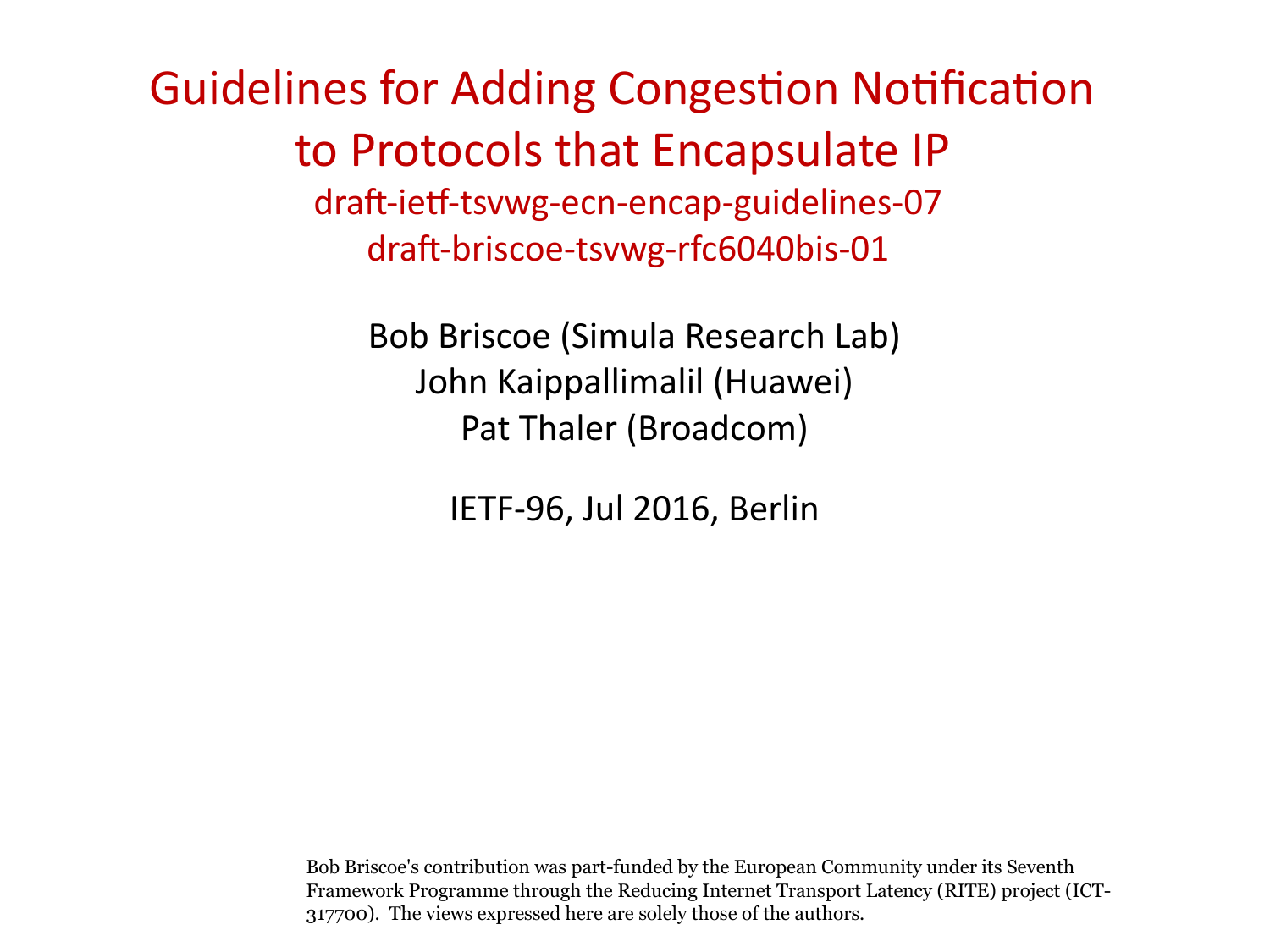### Recap (1/2) draft-ietf-tsvwg-ecn-encap-guidelines-07

- Purpose of this BCP draft:
	- Guidelines on addition of explicit congestion notification (ECN) to protocols that encapsulate IP,
	- e.g. tunnels, lower layers
- Not straightforward
	- cross-organisation, cross-WG
		- IEEE: <https://datatracker.ietf.org/liaison/1364/>
		- 3GPP: <https://datatracker.ietf.org/liaison/1424/>
		- IETF: trill, nvo3, intarea (and previously mpls)
	- cross-layer
		- some lower layers have very different feedback structure
		- incremental deployment ECN propagation requires new logic in layer-egress and hosts

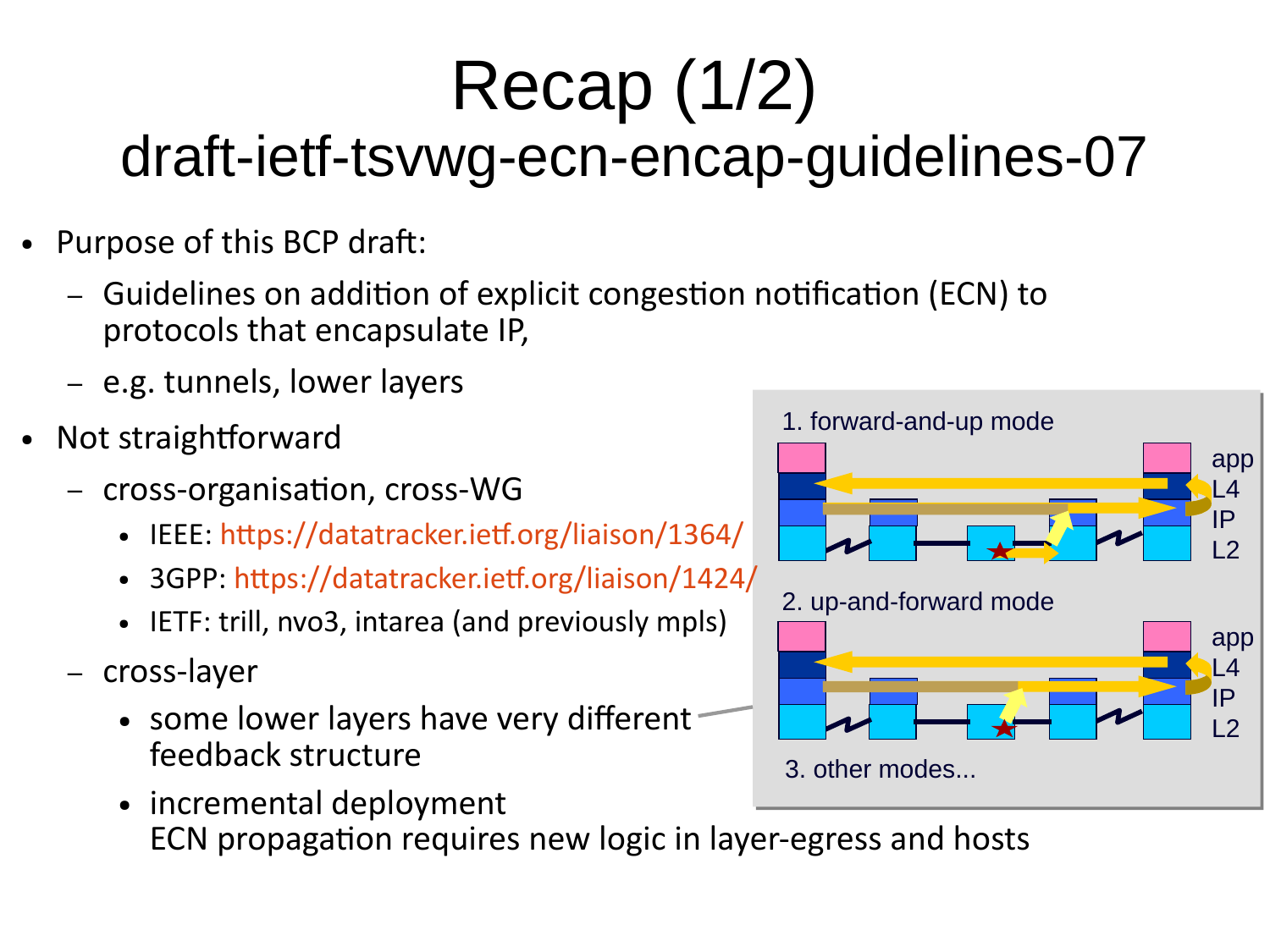### Recap (2/2) Problem unique to ECN

- Both Diffserv (traffic class) and ECN have to propagate across layers
	- DS propagates 'requirements' down



- ECN propagates...
	- ECN-capable transport (ECT) down
	- congestion experienced (CE) up
- ECN needs combination of inner and outer on decap
	- see [RFC6040] for IP-in-IP



| incoming outer |           |           |                 |
|----------------|-----------|-----------|-----------------|
| Not-ECT        | ECT(0)    | ECT(1)    | <b>CE</b>       |
|                |           |           |                 |
| Not-ECT        | Not-ECT   | Not-ECT   | drop            |
| ECT(0)         | ECT(0)    | ECT(1)    | <b>CE</b>       |
| ECT(1)         | ECT(1)    | ECT(1)    | CE.             |
| CE             | <b>CE</b> | <b>CE</b> | CE              |
|                |           |           |                 |
|                |           |           | Outgoing header |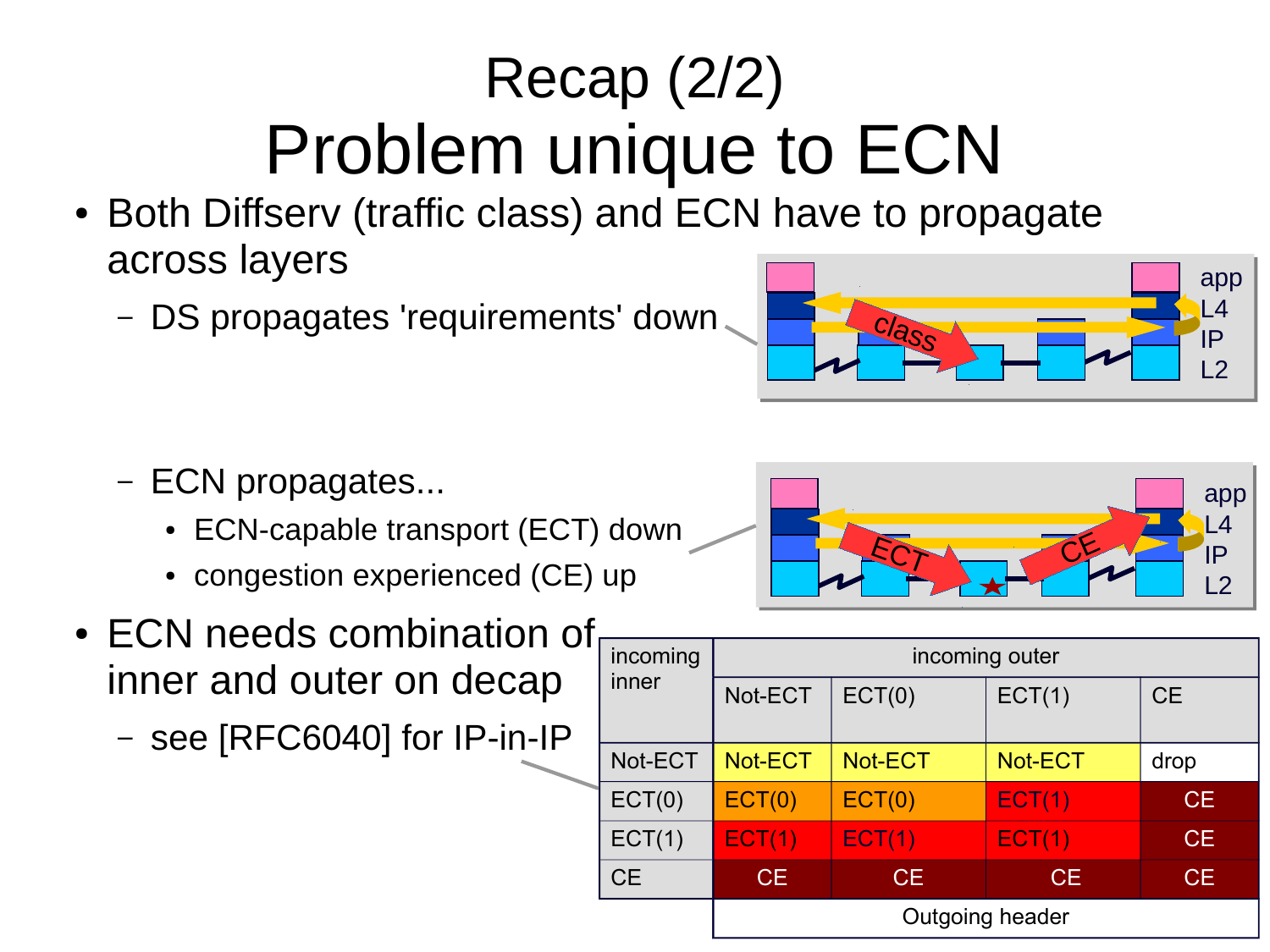# draft-briscoe-tsvwg-rfc6040bis\* (1/2)

- Recently split out parts that update PS RFCs from draft-ietf-tsvwg-ecn-encap-guidelines (BCP)
	- likely to be fast-tracked
- Problem: RFC6040 "Tunnelling of ECN"
	- scope was only IP-in-IP tunnels
	- unclear whether this includes IP-shim-IP
- 6040bis solely extends scope of RFC6040
	- to include 'tightly coupled shim'
		- = shim added in same step as IP outer
			- "RFC 6040 SHOULD apply"

 $\overline{a}$ 

• not MUST in case infeasible given structure of implementation

| IPv4 or v6 |
|------------|
| shim       |
| IPv4 or v6 |

<sup>\*</sup> Just an update, not a bis. I didn't know that 'bis' is an IETF reserved word for a complete replacement. If adopted, I'll use a different file-name.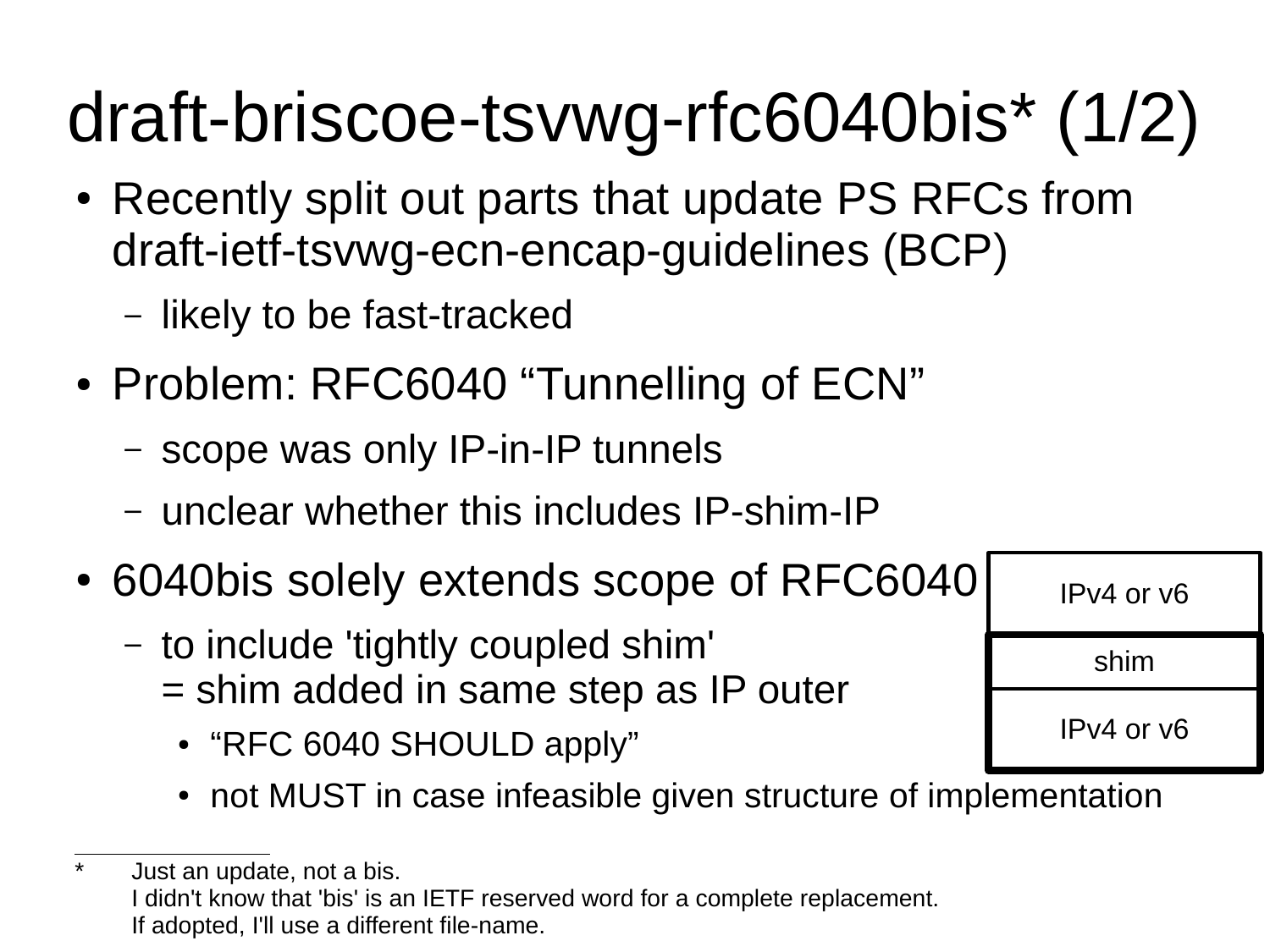# draft-briscoe-tsvwg-rfc6040bis (2/2)

- rfc6040bis updates a number of PS tunnel specs (if approved)
	- RFC6040 ECN tunnelling (solely to widen scope)
	- RFC1701; RFC2784: GRE; RFC7637: NVGRE
	- RFC2661: L2TPv2; RFC3931: L2TPv3
	- RFC2637: PPTP
	- Includes non-IETF specs with same structure that will need to be updated:
		- [GTPv1], [GTPv1-U], [GTPv2-C] GPRS Tunnelling Protocol (3GPP)
		- $\cdot$  RFC7348: VXLAN
- $\cdot$  aim:
	- if spec/implementation is being modified add RFC6040 support too
- rfc6040bis also lists specs that already require RFC6040 support
	- [draft-ietf-nvo3-gue] STD track Generic UDP Encapsulation
	- [draft-ietf-nvo3-geneve] STD track Geneve

| IPv4 or y6 |
|------------|
| shim       |
| IPv4 or y6 |